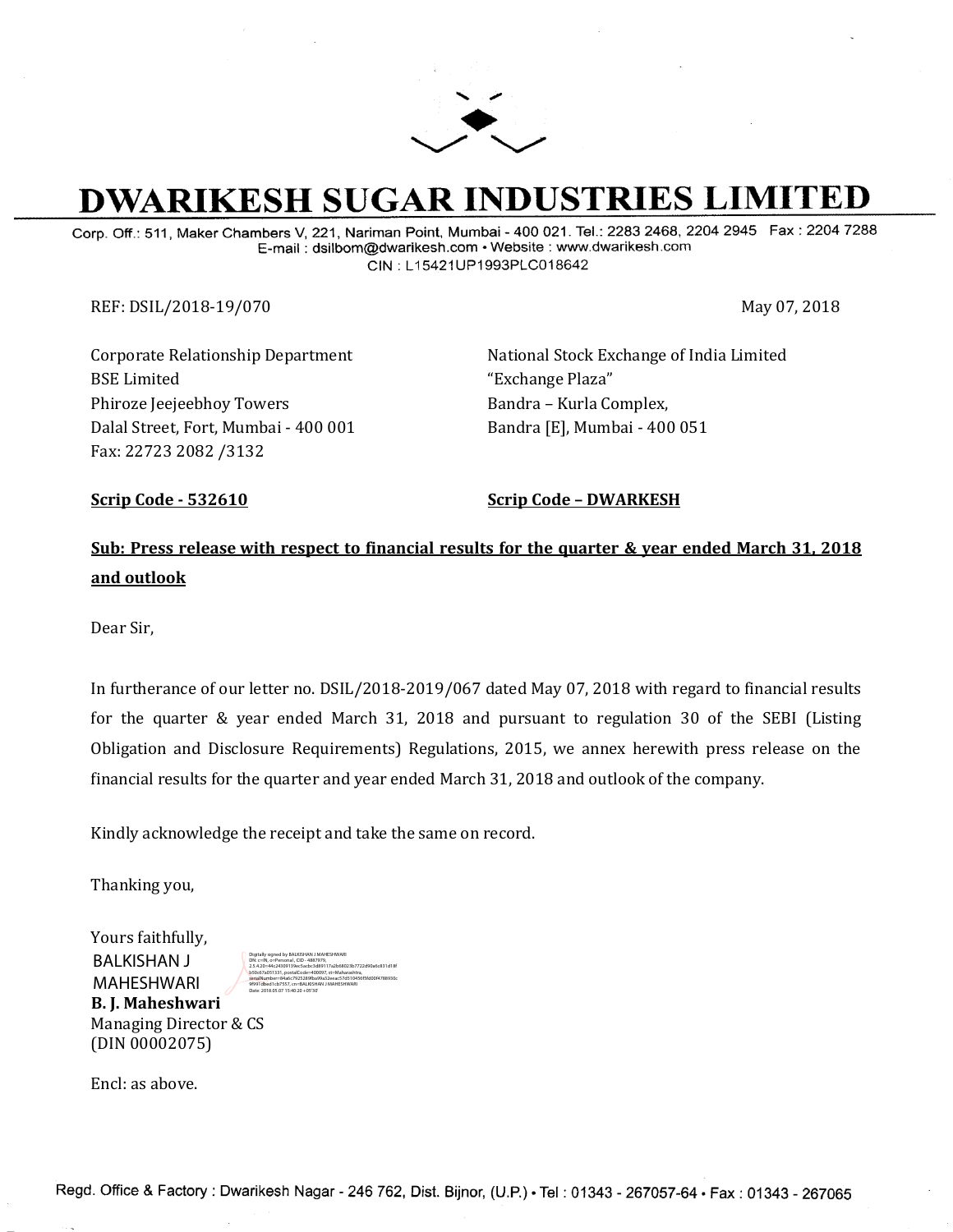

Q4 &

FY

2017-1<br>NHT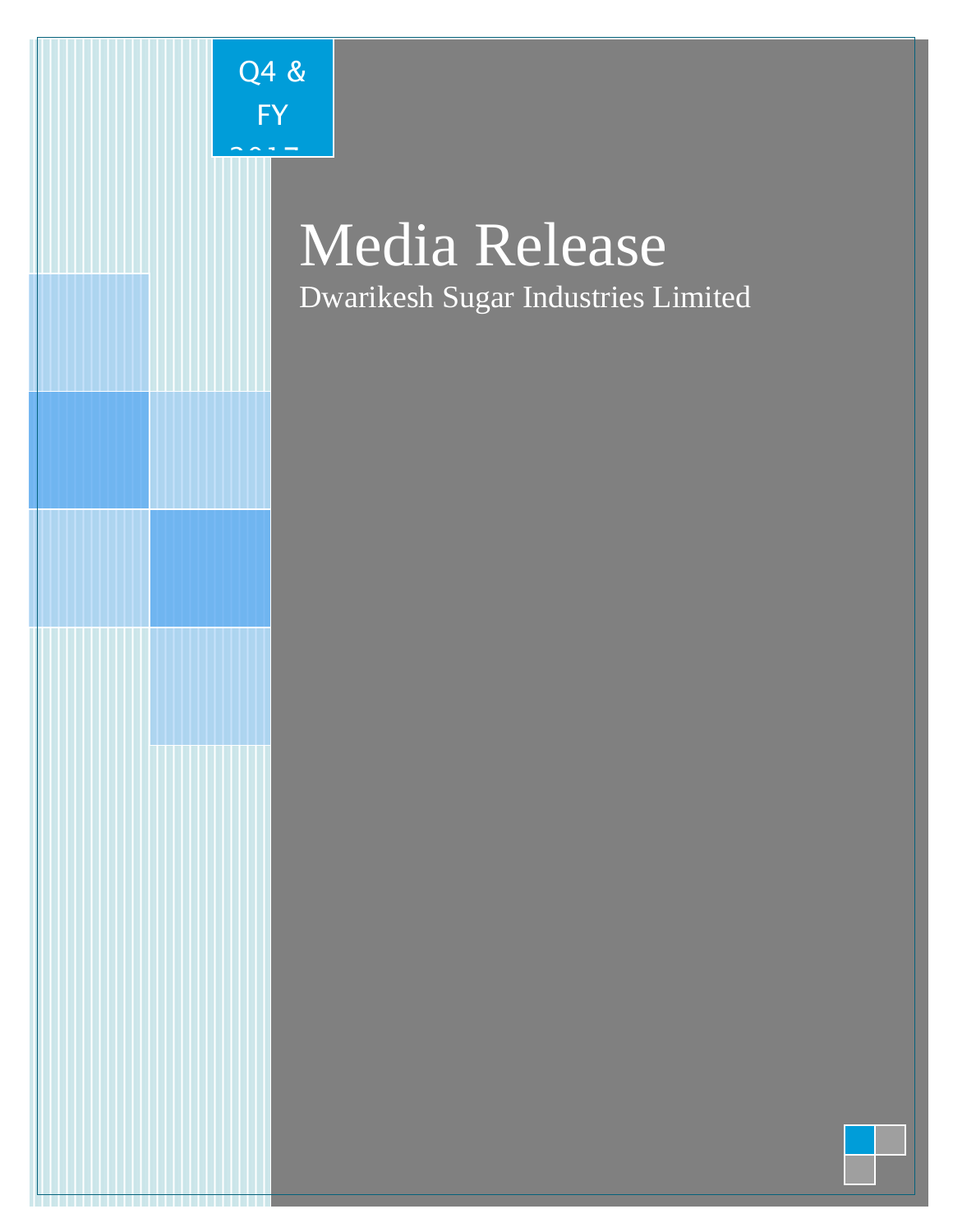

### **MEDIA RELEASE**

### Dwarikesh Sugar

# Results Highlights:

|              | <b>Total Income</b>    | <b>PAT</b>              | <b>EPS</b>           |
|--------------|------------------------|-------------------------|----------------------|
| <b>8LXFC</b> | <b>Rs.354.00 crore</b> | Rs. (9.21) crore        | Rs. (0.49) per share |
| <b>FY18</b>  | Rs. 1,475.76 crore     | <b>Rs. 101.45 crore</b> | Rs. 5.39 per share   |

**Mumbai, May 07, 2018:** [Dwarikesh Sugar Industries Ltd,](http://www.dwarikesh.com/) today announced its audited financial results for the quarter ended March 31, 2018 and the year ended also on the same date. For the full year ended FY18, the company reported 16.14% growth in total income from Rs. 1, 270.66 crore in FY17 to Rs. 1,475.76 crore in FY18. It reported profit after tax of Rs. 101.45 crore for FY18 vis-à-vis profit of Rs. 156.10 crore for FY17.

There has been rapid & unexpected fall in sugar prices in the last few months resulting in pressure on the margins of sugar segment. The fall in the price of sugar is accentuated by unprecedented increase in the estimate of sugar production for the sugar season 2017-18. The Government has initiated a series of measures and is in the process of initiating more measures to support the sugar prices and the viability of sugar mills.

Our efforts towards improving operating efficiencies and controlling costs shall continue with renewed vigor. We shall continue to strengthen our Balance Sheet by pruning & recalibrating our debt profile aggressively.

> **Vijay S. Banka, Managing Director and Chief Financial Officer, Dwarikesh Sugar Industries Ltd.**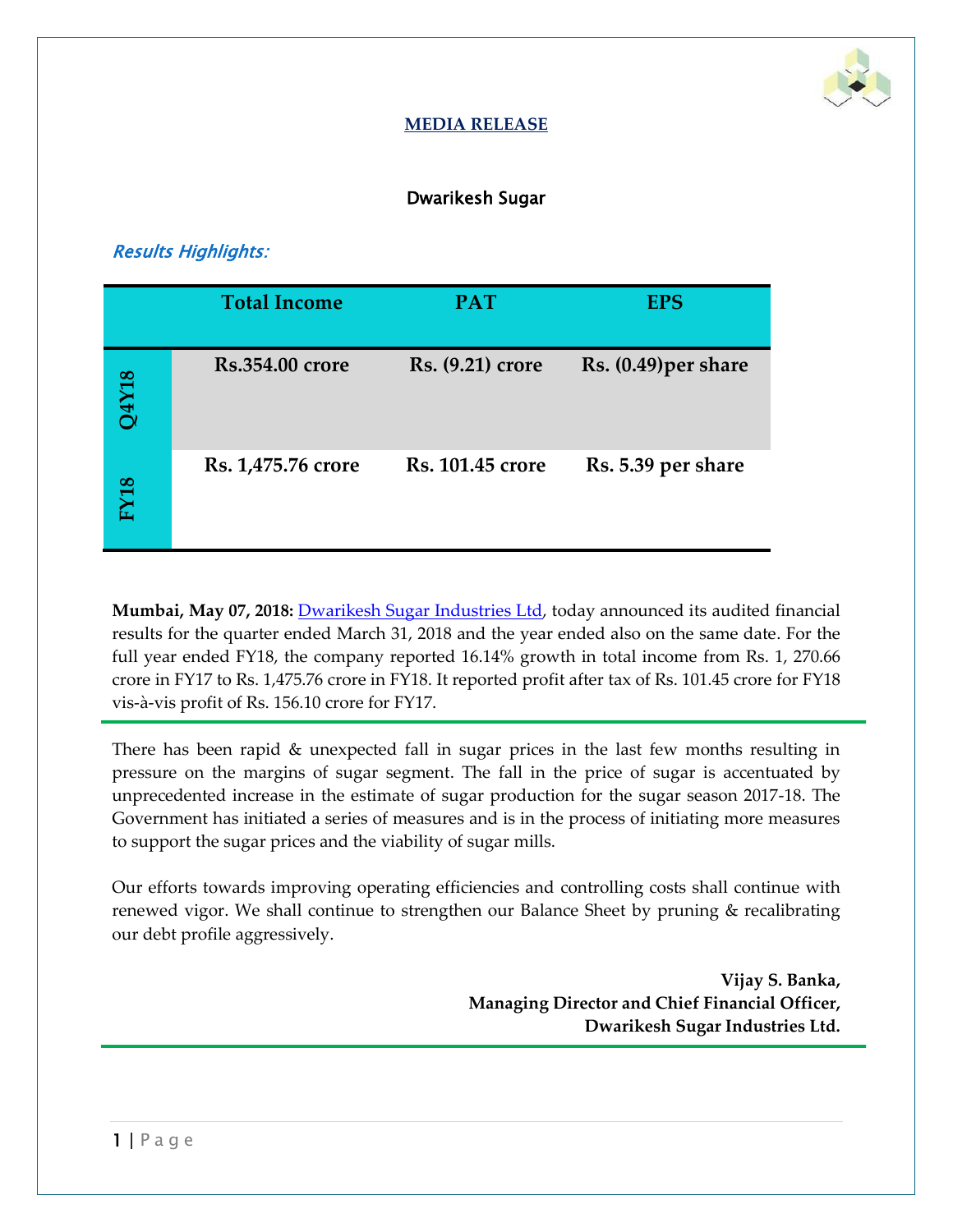

|                                   |         |         | <b>Figures in INR crore except EPS</b> |             |
|-----------------------------------|---------|---------|----------------------------------------|-------------|
|                                   | Q4 FY18 | Q4 FY17 | <b>FY18</b>                            | <b>FY17</b> |
| <b>Total Income</b>               | 354.00  | 461.10  | 1,475.76                               | 1,270.66    |
| <b>EBIDTA</b>                     | (7.67)  | 119.49  | 159.97                                 | 291.15      |
| <b>Interest</b>                   | 7.09    | 13.50   | 25.31                                  | 52.50       |
| <b>EBDT</b>                       | (14.75) | 105.99  | 134.66                                 | 238.65      |
| <b>PBT</b>                        | (22.95) | 98.58   | 102.16                                 | 208.71      |
| Tax                               | (13.74) | 52.60   | 0.71                                   | 52.60       |
| <b>PAT</b>                        | (9.21)  | 45.97   | 101.45                                 | 156.11      |
| <b>Total Comprehensive Income</b> | (7.48)  | 45.76   | 102.47                                 | 155.24      |
| <b>EPS Rs. Per share</b>          | (0.49)  | 2.44    | 5.39                                   | 8.87        |

#### Key highlights of P&L Statement:

**\* Total income, in periods prior to 1st July, 2017, includes excise duty** 

## Performance highlight:

- Sugar sold during Q4 FY 2018 9.45 lakh quintals at an average realization of Rs. 3,077 per quintal vis-à-vis 9.94 lakh quintals sold during Q4 FY 2017 at an average realization of Rs. 3,641 per quintal
- Sugar sold during FY 2018 37.36 lakh quintals at an average realization of Rs. 3,465 per quintal vis-à-vis 29.69 lakh quintals sold during FY 2017 at an average realization of Rs. 3,528 per quintal
- Sugar stock as on 31<sup>st</sup> March, 2018 was 19.11 lakh quintals. Sugar inventory is valued at the prevailing selling prices which is lower than the cost resulting in inventory write down of Rs. 91 crore during the year
- Long term rating accorded to the Company by ICRA is  $A +$  with stable outlook
- Rating accorded to the Company by ICRA for CP program of Rs. 300 crore is A1 +
- On 31<sup>st</sup> March, 2018 long term debt of the Company stood at Rs. 70.15 crore including outstanding preference shares of Rs. 16.10 crore and interest free SEFASU loan of Rs. 16.97 crore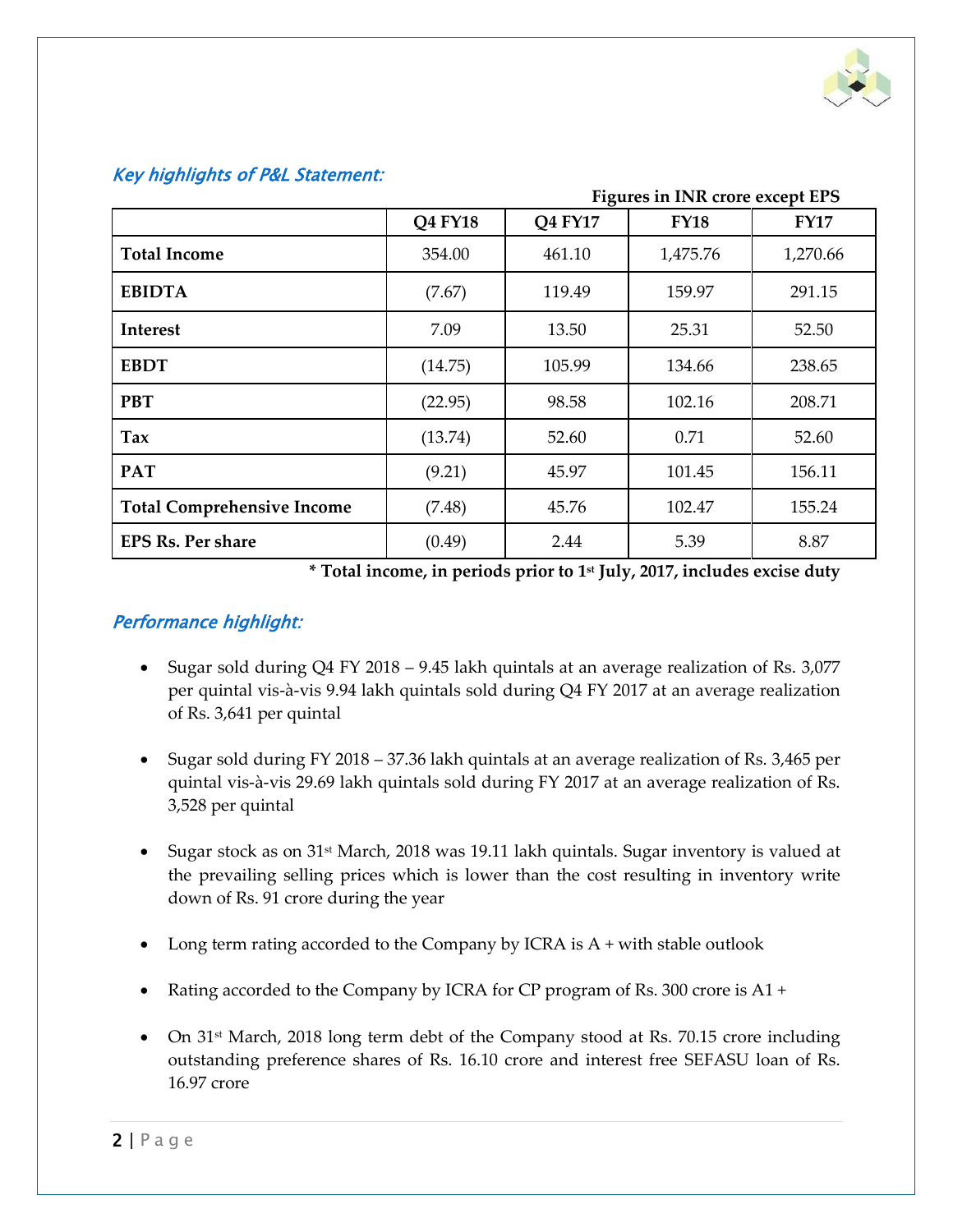

- Substantial saving in finance cost (52% on YoY for FY18) on account of accelerated repayment of term loans and aggressive selling of sugar which resulted in lower working capital utilization
- There has been rapid & unexpected fall in sugar prices in the last few months resulting in pressure on the margins of sugar segment. In view of the near term uncertainties being faced by the sugar industry and in view of the company's avowed policy of protecting long term interest of the shareholders, the Directors have deemed it prudent to plough back the profits and have not recommended payment of any equity dividend for the financial year 2017-18

## About Dwarikesh Sugar Industries Ltd (NSE: DWARKESH; BSE: 532610)

[Dwarikesh Sugar Industries Ltd](http://www.dwarikesh.com/) is a leading sugar producer. The company has three fully automated and highly efficient sugar mills, located in Uttar Pradesh's sugarcane-rich belt of Bijnor and Bareilly districts.

The company's combined production capacity is 21,500 tons of sugarcane per day. Modern and technologically advanced units help the company to harness sugar by-products such as ethanol, industrial alcohol and bagasse-based power production as growth enabler.

High recovery, plant efficiencies, cane development initiatives and ethical & transparent conduct of business are the key USPs of the company.

The company's collaborative approach has helped farmers to improve their yield and maximize their returns. Focused R&D initiatives have enabled the company to ensure streamlined and quality supply of sugarcane, enabling high recovery and production levels.